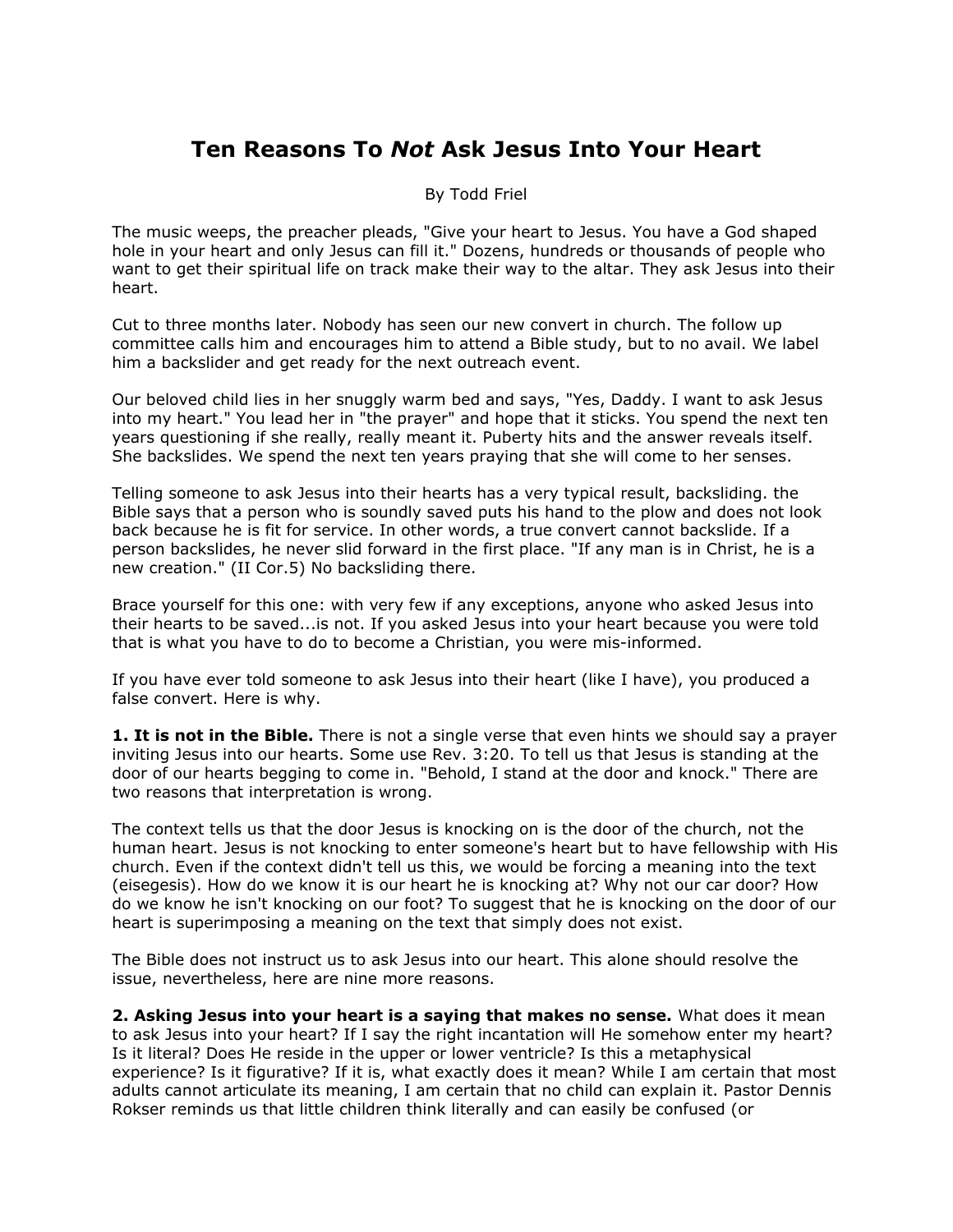frightened) at the prospect of asking Jesus into their heart.

**3. In order to be saved, a man must repent (Acts 2:38)**. Asking Jesus into your heart leaves out the requirement of repentance.

**4. In order to be saved, a man must trust in Jesus Christ (Acts 16:31).**

Asking Jesus into your heart leaves out the requirement of faith.

**5. The person who wrongly believes they are saved will have a false sense of security.** Millions of people who sincerely, but wrongly, asked Jesus into their hearts think they are saved but struggle to feel secure. They live in doubt and fear because they do not have the Holy Spirit giving them assurance of salvation.

**6. The person who asks Jesus into his heart will likely end up inoculated, bitter and backslidden.** Because he did not get saved by reciting a formulaic prayer, he will grow disillusioned with Jesus, the Bible, church and fellow believers. His latter end will be worse than the first.

**7. It presents God as a beggar just hoping you will let Him into your busy life.** This presentation of God robs Him of His sovereignty.

**8. The cause of Christ is ridiculed.** Visit an atheist web-site and read the pagans who scoff, "How dare those Christians tell us how to live when they get divorced more than we do? Who are they to say homosexuals shouldn't adopt kids when tens of thousands of orphans don't get adopted by Christians?" Born again believers adopt kids and don't get divorced. People who ask Jesus into their hearts do. Jesus gets mocked when false converts give Him a bad name.

**9. The cause of evangelism is hindered.** While it is certainly easier to get church members by telling them to ask Jesus into their hearts, try pleading with someone to make today the day of their salvation. Get ready for a painful response. "Why should I become a Christian when I have seen so called Christians act worse than a pagan?" People who ask Jesus into their hearts give pagans an excuse for not repenting.

**10. Here is the scary one.** People who ask Jesus into their hearts are not saved and they will perish on the Day of Judgment. How tragic that millions of people think they are right with God when they are not. How many people who will cry out, "Lord, Lord" on judgment day will be "Christians" who asked Jesus into their hearts? So, what must one do to be saved? Repent and trust. (Heb.6:1) The Bible makes it clear that all men must repent and place their trust in Jesus Christ. Every man does have a "God shaped hole in their hearts," but that hole is not contentment, fulfillment and peace. Every man's heart problem is righteousness. Instead of preaching that Jesus fulfills, we must preach that God judges and Jesus satisfies God's judgment...if a man will repent and place his trust in Him.

If you are reading this and you asked Jesus into your heart, chances are good you had a spiritual buzz for a while, but now you struggle to read your Bible, tithe, attend church and pray. Perhaps you were told you would have contentment, purpose and a better life if you just ask Jesus into your heart. I am sorry, that was a lie.

If you have been preaching that people should ask Jesus into their hearts, I beg you to stop immediately. You will

give an account for all the souls you have led astray. \*\*\*